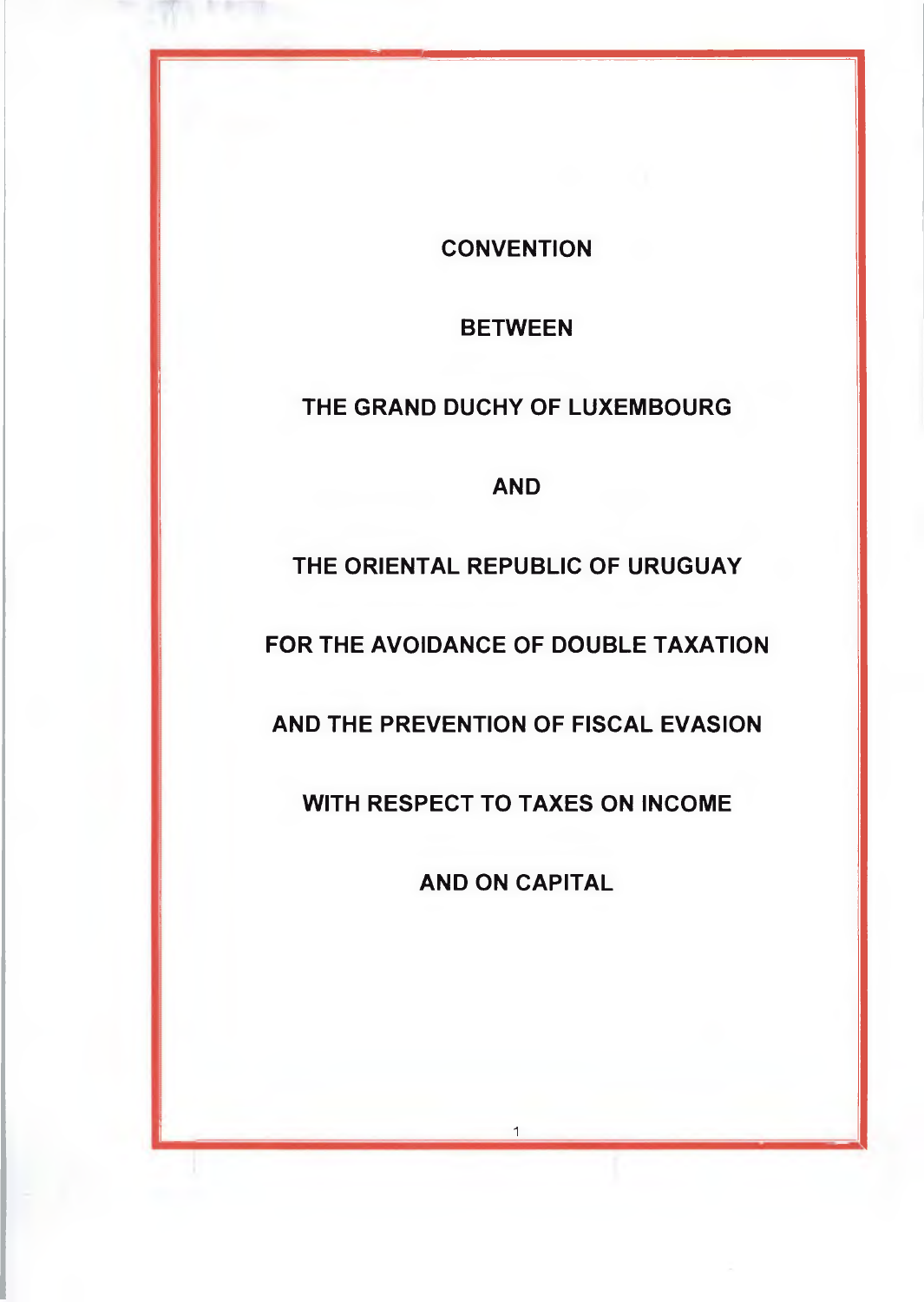The Government of the Grand Duchy of Luxembourg and the Government of the Oriental Republic of Uruguay

Desiring to conclude a Convention for the avoidance of double taxation and the prevention of fiscal evasion with respect to taxes on income and on capital,

Have agreed as follows

## **CHAPTER I SCOPE OF THE CONVENTION Article 1 PERSONS COVERED**

This Convention shall apply to persons who are residents of one or both of the Contracting States.

### **Article 2 TAXES COVERED**

1. This Convention shall apply to taxes on income and on capital imposed on behalf of a Contracting State or of its local authorities, irrespective of the manner in which they are levied.

2. There shall be regarded as taxes on income and on capital all taxes imposed on total income, on total capital, or on elements of income or of capital, including taxes on gains from the alienation of movable or immovable property, taxes on the total amounts of wages or salaries paid by enterprises, as well as taxes on capital appreciation.

3. The existing taxes to which the Convention shall apply are in particular:

- a) in Luxembourg:
	- (i) the income tax on individuals (l'impôt sur le revenu des personnes physiques);
	- (ii) the corporation tax (l'impöt sur le revenu des collectivités);
	- (iii) the capital tax (l'impôt sur la fortune); and
	- (iv) the communal trade tax (l'impôt commercial communal);

(hereinafter referred to as "Luxembourg tax");

b) in Uruguay:

**Air-** 

- (i) the tax on business income (Impuesto a las Rentas de las Actividades Económicas -IRAE);
- (ii) the personal income tax (lmpuesto a las Rentas de las Personas Fisicas -IRPF);
- (iii) the non-residents income tax (Impuesto a las Rentas de los No Residentes -IRNR);
- (iv) the tax for social security assistance (lmpuesto de Asistencia a la Seguridad Social -IASS); and
- (v) the capital tax (Impuesto al Patrimonio -IP); (hereinafter referred to as "Uruguayan tax").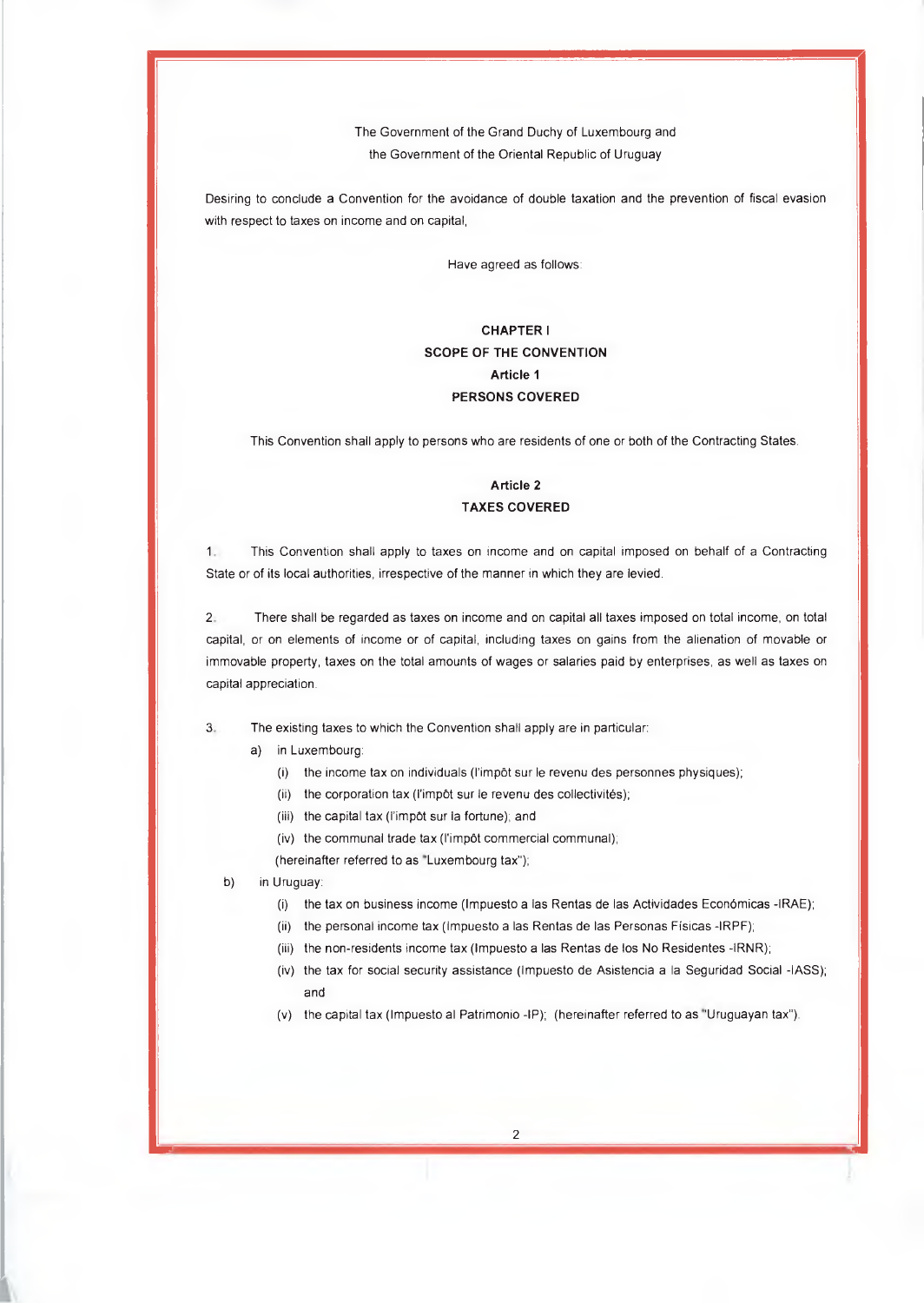4. The Convention shall apply also to any identical or substantially similar taxes that are imposed after the date of signature of the Convention in addition to, or in place of, the existing taxes. The competent authorities of the Contracting States shall notify each other of any significant changes that have been made in their taxation laws.

### **CHAPTER II DEFINITIONS Article 3 GENERAL DEFINITIONS**

1. For the purposes of this Convention, unless the context otherwise requires:

- a) the term "Luxembourg" means the Grand Duchy of Luxembourg and, when used in a geographical sense, means the territory of the Grand Duchy of Luxembourg;
- b) the term "Uruguay" means the territory of the Oriental Republic of Uruguay, and when used in a geographical sense means the territory on which the tax laws are applied, including the airspace, the maritime areas, under Uruguayan sovereign rights or jurisdiction in accordance with international law and national law;
- c) the terms "a Contracting State" and "the other Contracting State" means Luxembourg or Uruguay, as the context requires;
- d) the term "person" includes an individual, a collective investment vehicle, a company and any other body of persons;
- e) the term "company" means any body corporate or any entity that is treated as a body corporate for tax purposes;
- f) the term "enterprise" applies to the carrying on of any business;
- g) the terms "enterprise of a Contracting State" and "enterprise of the other Contracting State'' mean respectively an enterprise carried on by a resident of a Contracting State and an enterprise carried on by a resident of the other Contracting State;
- h) the term "international traffic" means any transport by a ship or aircraft operated by an enterprise that has its place of effective management in a Contracting State, except when the ship or aircraft is operated solely between places in the other Contracting State;
- the term "competent authority" means:  $\mathbf{i}$ 
	- (i) in Luxembourg, the Minister of Finance or his authorized representative;
	- (ii) in Uruguay, the Minister of Economy and Finance or his authorized representative;
- j) the term "national", in relation to a Contracting State, means:
	- (i) any individual possessing the nationality or citizenship of that Contracting State; and
	- (ii) any legal person, partnership or association deriving its status as such from the laws in force in that Contracting State;
- k) the term "business" includes the performance of professional services and of other activities of an independent character.

-en&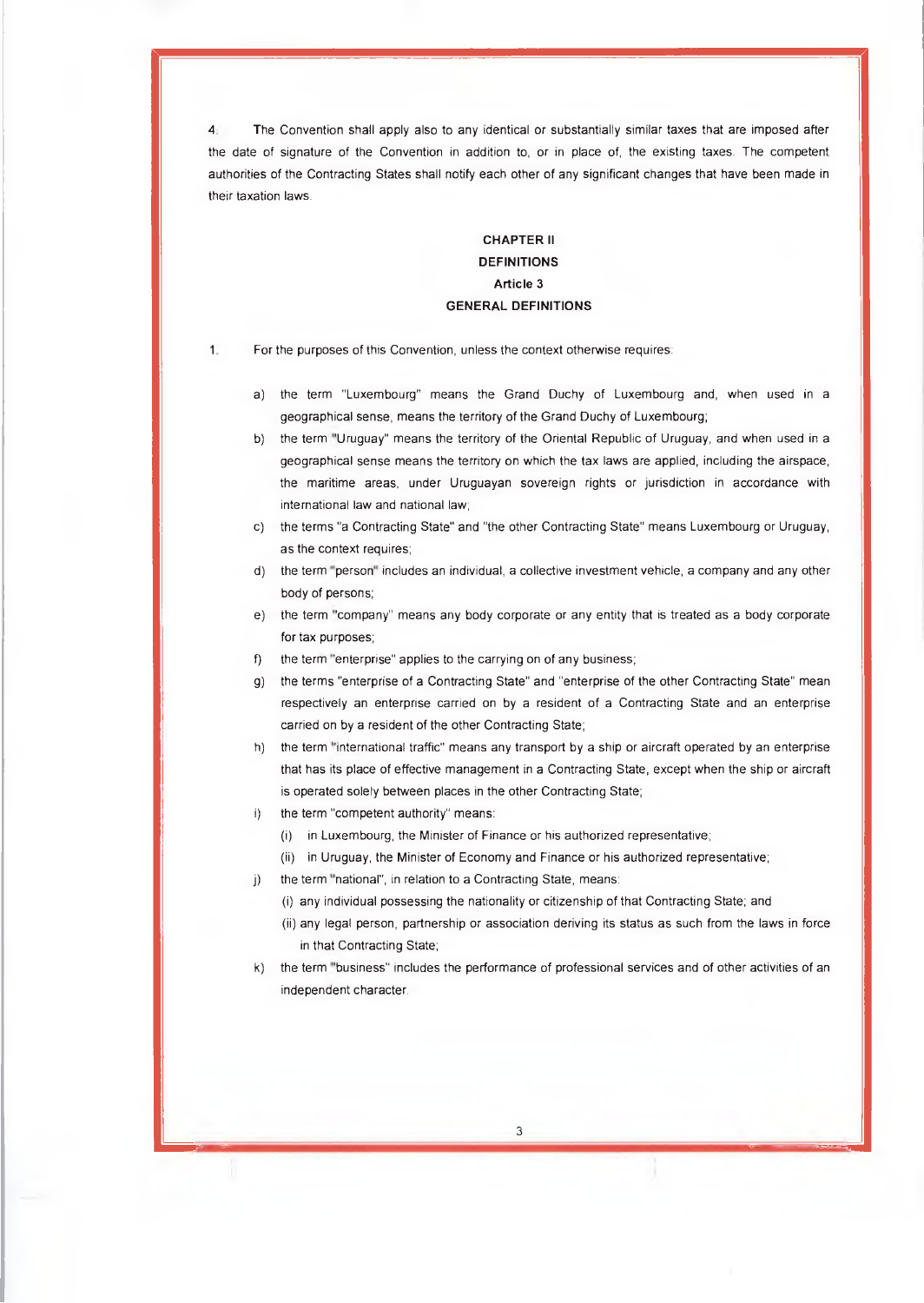2. As regards the application of the Convention at any time by a Contracting State, any term not defined therein shall, unless the context otherwise requires, have the meaning that it has at that time under the law of that State for the purposes of the taxes to which the Convention applies, any meaning under the applicable tax laws of that State prevailing over a meaning given to the term under other laws of that State.

### **Article 4 RESIDENT**

1. For the purposes of this Convention, the term "resident of a Contracting State" means any person who, under the laws of that State, is liable to tax therein by reason of his domicile, residence, place of incorporation, place of management or any other criterion of a similar nature, and also includes that State and any local authority thereof. This term, however, does not include any person who is liable to tax in that State in respect only of income from sources in that State or capital situated therein.

2. Where by reason of the provisions of paragraph 1 an individual is a resident of both Contracting States, then his status shall be determined as follows:

- a) he shall be deemed to be a resident only of the State in which he has a permanent home available to him; if he has a permanent home available to him in both States, he shall be deemed to be a resident only of the State with which his personal and economic relations are closer (centre of vital interests);
- b) if the State in which he has his centre of vital interests cannot be determined, or if he has not a permanent home available to him in either State, he shall be deemed to be a resident only of the State in which he has an habitual abode;
- c) if he has an habitual abode in both States or in neither of them, he shall be deemed to be a resident only of the State of which he is a national;
- d) if he is a national of both States or of neither of them, the competent authorities of the Contracting States shall settle the question by mutual agreement.

3. Where by reason of the provisions of paragraph 1 a person other than an individual is a resident of both Contracting States, then it shall be deemed to be a resident only of the State in which its place of effective management is situated.

#### **Article 5 PERMANENT ESTABLISHMENT**

1. For the purposes of this Convention, the term "permanent establishment" means a fixed place of business through which the business of an enterprise is wholly or partly carried on.

- 2. The term "permanent establishment" includes especially:
	- a) a place of management;
	- b) a branch;
	- c) an office;
	- d) a factory;
	- e) a workshop; and
	- f) a mine, an oil or gas well, a quarry or any other place of extraction of natural resources.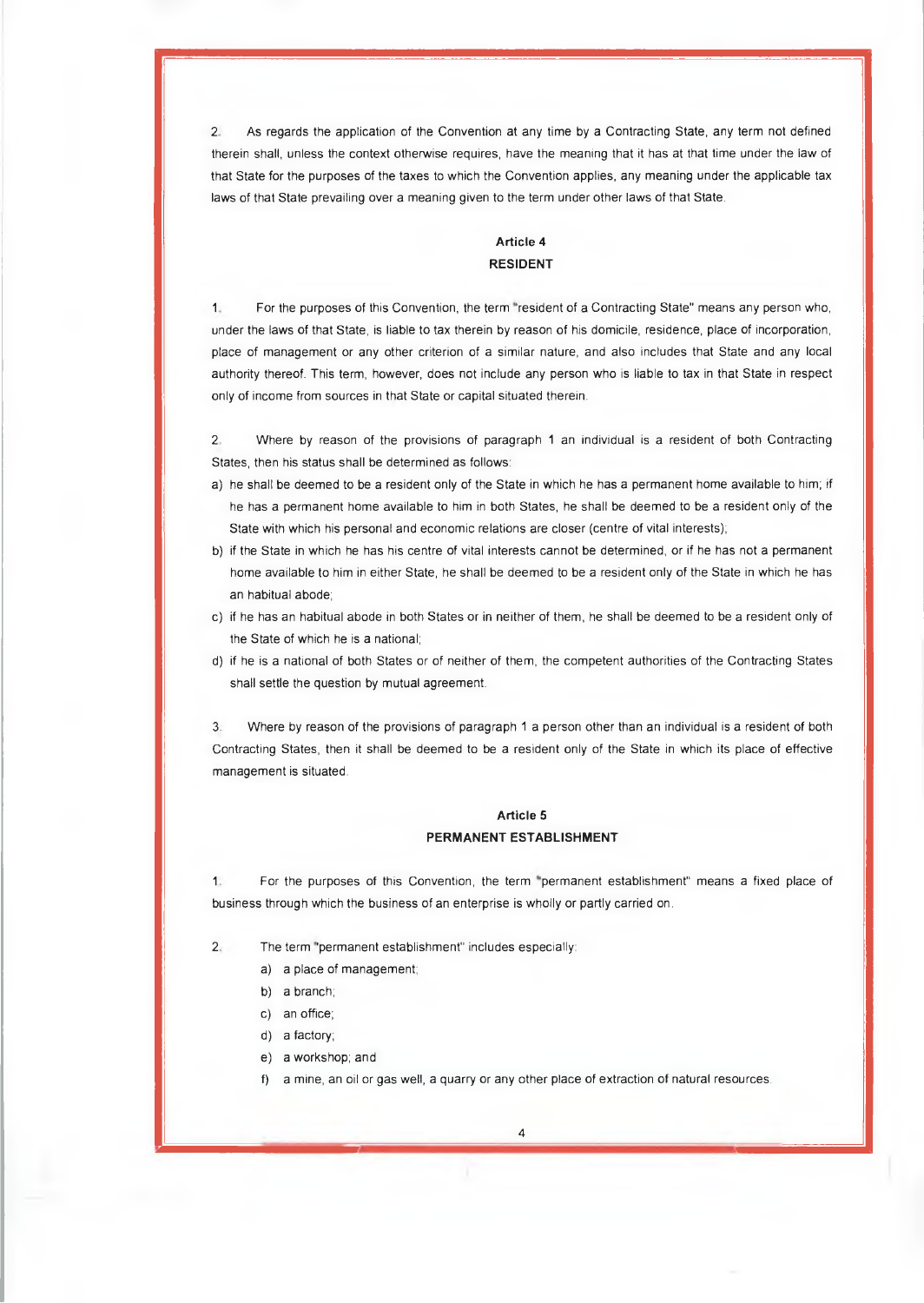3. The term 'permanent establishment" likewise includes:

- a) a building site, a construction, assembly, installation or dredging project or supervisory activities in connection therewith, but only if such site, project or activities last more than six months;
- b) the furnishing of services, including consultancy services, by an enterprise through employees or other personnel engaged by the enterprise for such purpose, but only if activities of that nature continue (for the same or a connected project) within a Contracting State for a period or periods aggregating more than six months within any twelve-month period.

4. Notwithstanding the preceding provisions of this Article, the term "permanent establishment' shall be deemed not to include:

- a) the use of facilities solely for the purpose of storage or display of goods or merchandise belonging to the enterprise;
- b) the maintenance of a stock of goods or merchandise belonging to the enterprise solely for the purpose of storage or display;
- c) the maintenance of a stock of goods or merchandise belonging to the enterprise solely for the purpose of processing by another enterprise;
- d) the maintenance of a fixed place of business solely for the purpose of purchasing goods or merchandise or of collecting information, for the enterprise;
- e) the maintenance of a fixed place of business solely for the purpose of carrying on, for the enterprise, any other activity of a preparatory or auxiliary character;
- f) the maintenance of a fixed place of business solely for any combination of activities mentioned in subparagraphs a) to e), provided that the overall activity of the fixed place of business resulting from this combination is of a preparatory or auxiliary character.

5. Notwithstanding the provisions of paragraphs 1 and 2, where a person - other than an agent of an independent status to whom paragraph 6 applies - is acting on behalf of an enterprise and has, and habitually exercises, in a Contracting State an authority to conclude contracts in the name of the enterprise, that enterprise shall be deemed to have a permanent establishment in that State in respect of any activities which that person undertakes for the enterprise, unless the activities of such person are limited to those mentioned in paragraph 4 which, if exercised through a fixed place of business, would not make this fixed place of business a permanent establishment under the provisions of that paragraph.

6. An enterprise shall not be deemed to have a permanent establishment in a Contracting State merely because it carries on business in that State through a broker, general commission agent or any other agent of an independent status, provided that such persons are acting in the ordinary course of their business.

7. The fact that a company which is a resident of a Contracting State controls or is controlled by a company which is a resident of the other Contracting State, or which carries on business in that other State (whether through a permanent establishment or otherwise), shall not of itself constitute either company a permanent establishment of the other.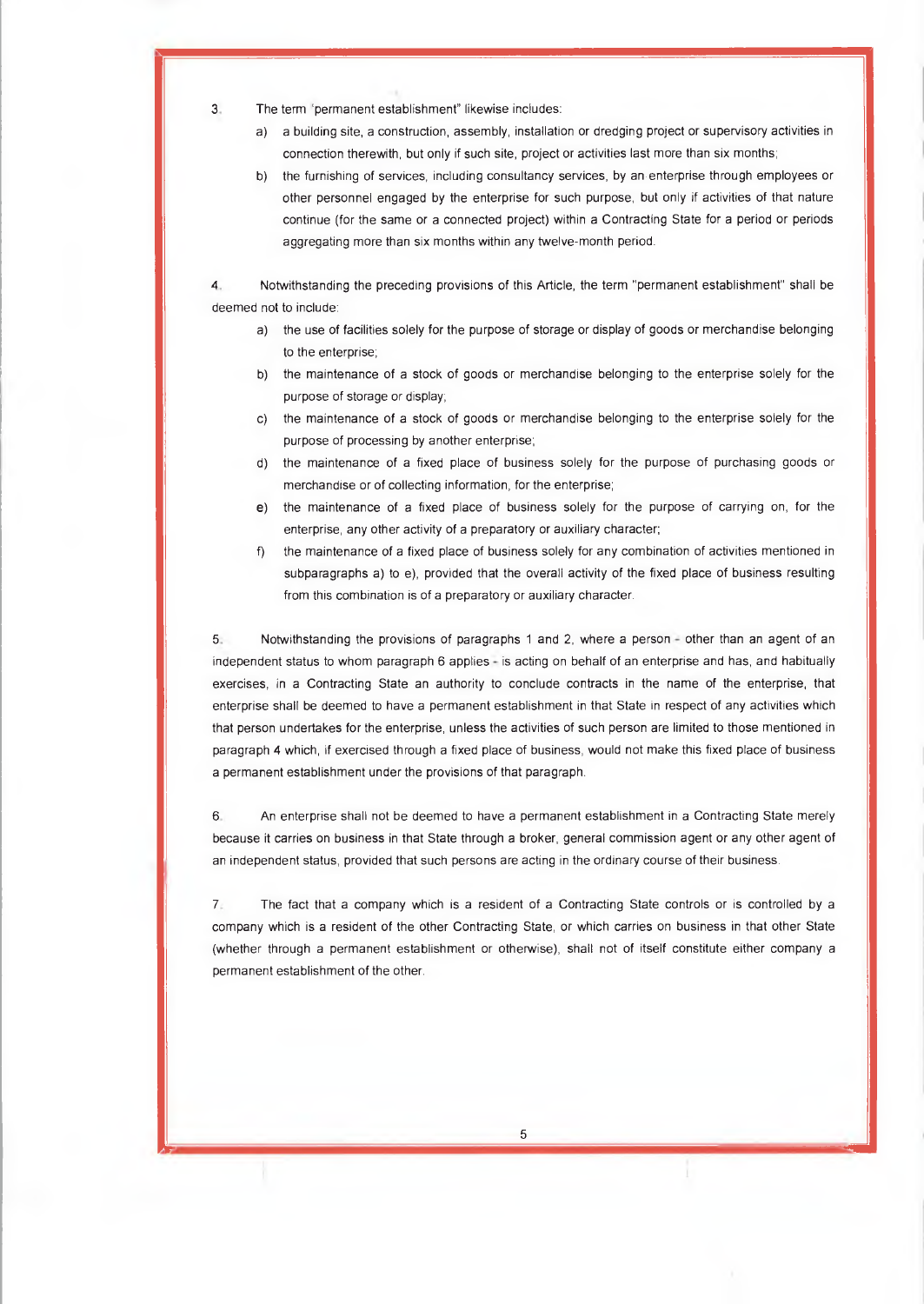### **CHAPTER III TAXATION OF INCOME Article 6 INCOME FROM IMMOVABLE PROPERTY**

1. Income derived by a resident of a Contracting State from immovable property (including income from agriculture or forestry) situated in the other Contracting State may be taxed in that other State.

2. The term "immovable property" shall have the meaning which it has under the law of the Contracting State in which the property in question is situated. The term shall in any case include property accessory to immovable property, livestock and equipment used in agriculture and forestry, rights to which the provisions of general law respecting landed property apply, usufruct of immovable property and rights to variable or fixed payments as consideration for the working of, or the right to work, mineral deposits, sources and other natural resources; ships, boats and aircraft shall not be regarded as immovable property.

3. The provisions of paragraph 1 shall apply to income derived from the direct use, letting, or use in any other form of immovable property.

4. The provisions of paragraphs 1 and 3 shall also apply to the income from immovable property of an enterprise.

### **Article 7 BUSINESS PROFITS**

1. The profits of an enterprise of a Contracting State shall be taxable only in that State unless the enterprise carries on business in the other Contracting State through a permanent establishment situated therein. If the enterprise carries on business as aforesaid, the profits of the enterprise may be taxed in the other State but only so much of them as is attributable to that permanent establishment.

2. Subject to the provisions of paragraph 3, where an enterprise of a Contracting State carries on business in the other Contracting State through a permanent establishment situated therein, there shall in each Contracting State be attributed to that permanent establishment the profits which it might be expected to make if it were a distinct and separate enterprise engaged in the same or similar activities under the same or similar conditions and dealing wholly independently with the enterprise of which it is a permanent establishment.

3. In determining the profits of a permanent establishment, there shall be allowed as deductions expenses which are incurred for the purposes of the permanent establishment, including executive and general administrative expenses so incurred, whether in the State in which the permanent establishment is situated or elsewhere.

4. Insofar as it has been customary in a Contracting State to determine the profits to be attributed to a permanent establishment on the basis of an apportionment of the total profits of the enterprise to its various parts, nothing in paragraph 2 shall preclude that Contracting State from determining the profits to be taxed by such an apportionment as may be customary; the method of apportionment adopted shall, however, be such that the result shall be in accordance with the principles contained in this Article.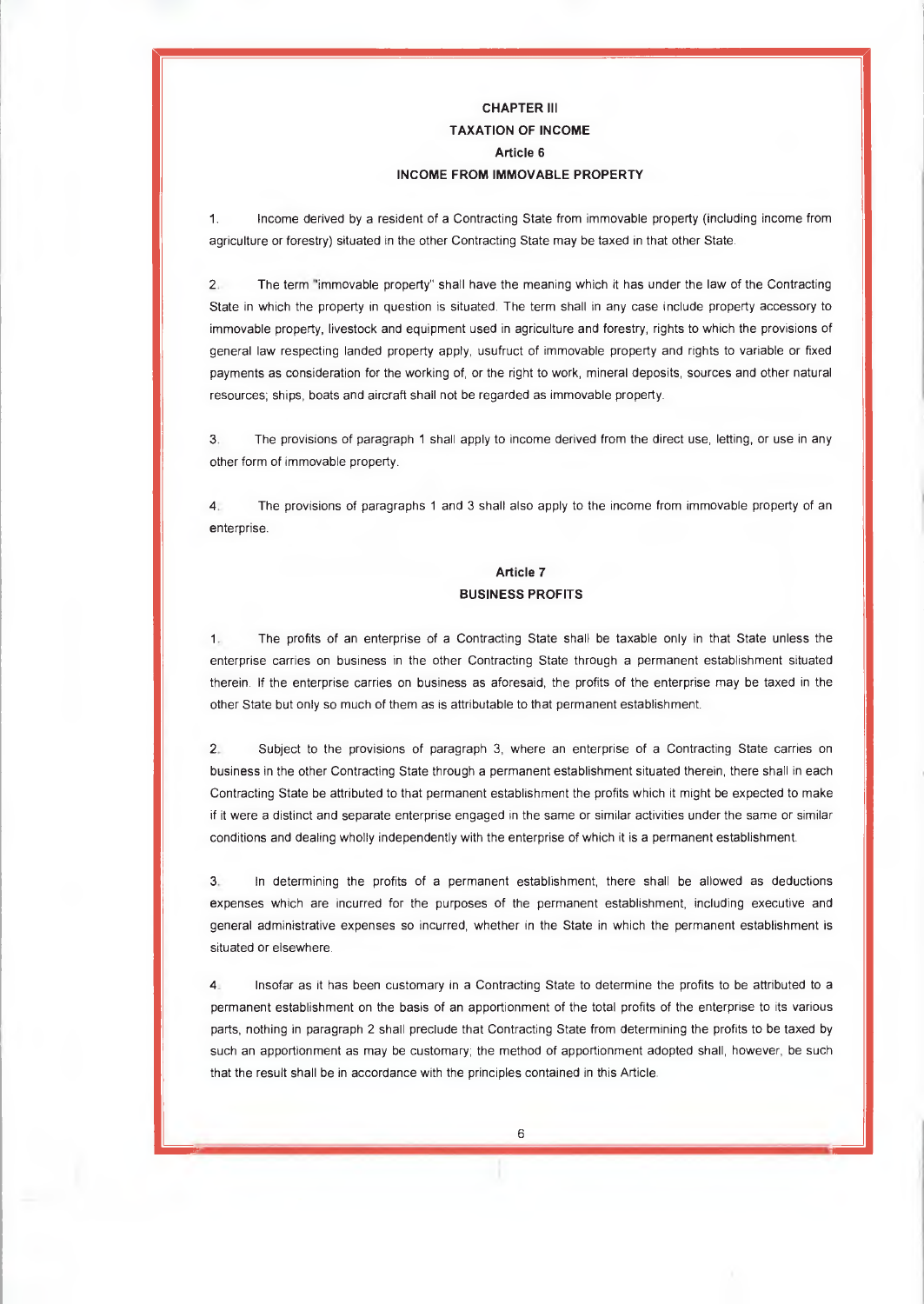5. No profits shall be attributed to a permanent establishment by reason of the mere purchase by that permanent establishment of goods or merchandise for the enterprise.

6. For the purposes of the preceding paragraphs, the profits to be attributed to the permanent establishment shall be determined by the same method year by year unless there is good and sufficient reason to the contrary.

7. Where profits include items of income which are dealt with separately in other Articles of this Convention, then the provisions of those Articles shall not be affected by the provisions of this Article.

#### **Article 8**

#### **SHIPPING, INLAND WATERWAYS TRANSPORT AND AIR TRANSPORT**

1. Profits from the operation of ships or aircraft in international traffic shall be taxable only in the Contracting State in which the place of effective management of the enterprise is situated.

2. Profits from the operation of boats engaged in inland waterways transport shall be taxable only in the Contracting State in which the place of effective management of the enterprise is situated.

3. If the place of effective management of a shipping enterprise or of an inland waterways transport enterprise is aboard a ship or boat, then it shall be deemed to be situated in the Contracting State in which the home harbour of the ship or boat is situated, or, if there is no such home harbour, in the Contracting State of which the operator of the ship or boat is a resident.

4. The provisions of paragraph 1 shall also apply to profits from the participation in a pool, a joint business or an international operating agency.

#### **Article 9 ASSOCIATED ENTERPRISES**

#### 1. Where

- a) an enterprise of a Contracting State participates directly or indirectly in the management, control or capital of an enterprise of the other Contracting State, or
- b) the same persons participate directly or indirectly in the management, control or capital of an enterprise of a Contracting State and an enterprise of the other Contracting State,

and in either case conditions are made or imposed between the two enterprises in their commercial or financial relations which differ from those which would be made between independent enterprises, then any profits which would, but for those conditions, have accrued to one of the enterprises, but, by reason of those conditions, have not so accrued, may be included in the profits of that enterprise and taxed accordingly.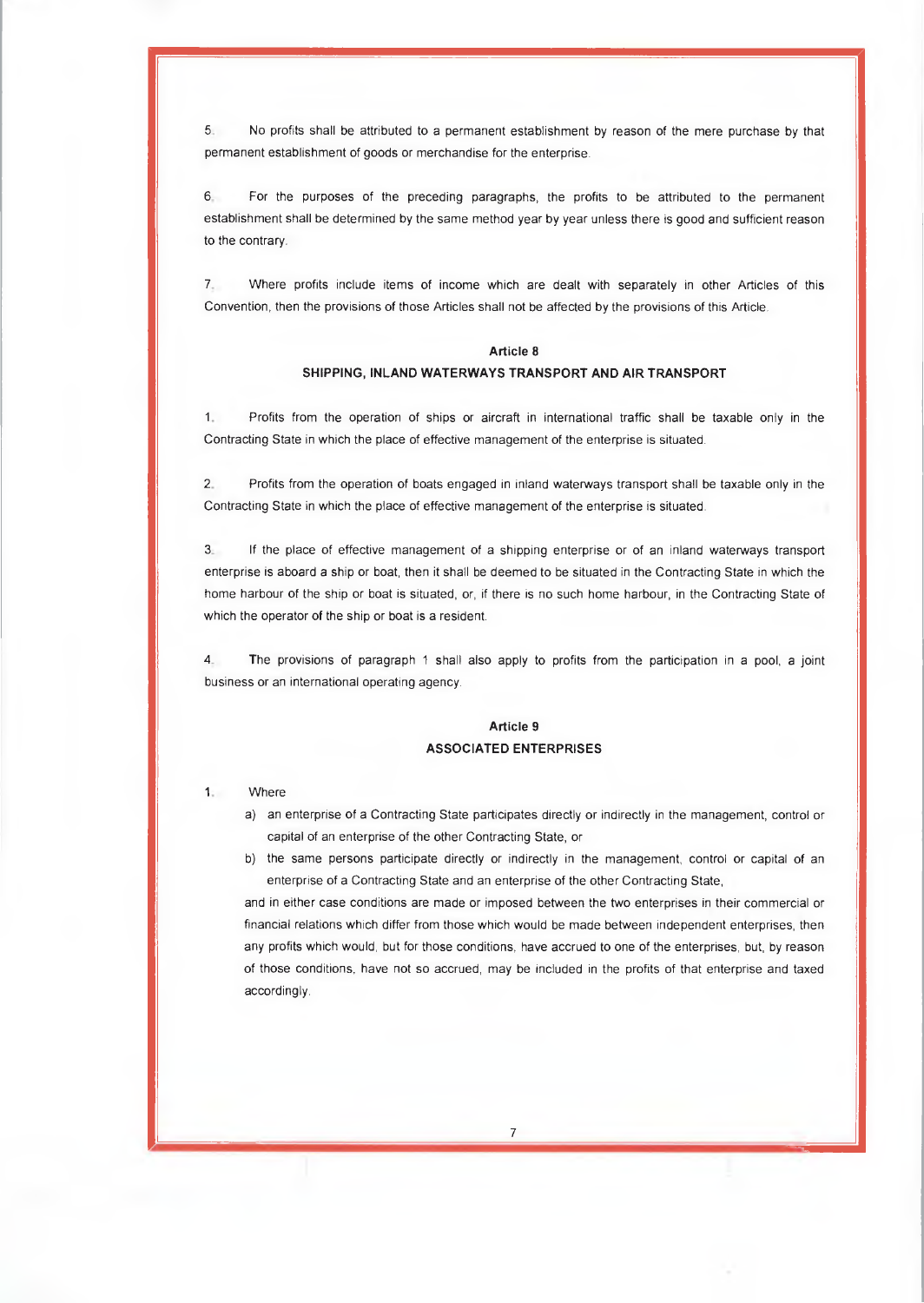2. Where a Contracting State includes in the profits of an enterprise of that State - and taxes accordingly - profits on which an enterprise of the other Contracting State has been charged to tax in that other State and the profits so included are profits which would have accrued to the enterprise of the first-mentioned State if the conditions made between the two enterprises had been those which would have been made between independent enterprises, then that other State shall make an appropriate adjustment to the amount of the tax charged therein on those profits. In determining such adjustment, due regard shall be had to the other provisions of this Convention and the competent authorities of the Contracting States shall if necessary consult each other.

### **Article 10 DIVIDENDS**

1. Dividends paid by a company which is a resident of a Contracting State to a resident of the other Contracting State may be taxed in that other State.

2. However, such dividends may also be taxed in the Contracting State of which the company paying the dividends is a resident and according to the laws of that State, but if the beneficial owner of the dividends is a resident of the other Contracting State, the tax so charged shall not exceed:

- a) 5 per cent of the gross amount of the dividends if the beneficial owner is a company (other than a partnership) which holds directly at least 10 per cent of the capital of the company paying the dividends;
- b) 15 per cent of the gross amount of the dividends in all other cases.

This paragraph shall not affect the taxation of the company in respect of the profits out of which the dividends are paid.

3. The term "dividends" as used in this Article means income from shares, "jouissance" shares or "jouissance" rights, mining shares, founders' shares or other rights, not being debt-claims, participating in profits, as well as income from other corporate rights which is subjected to the same taxation treatment as income from shares by the laws of the State of which the company making the distribution is a resident, and in the case of Luxembourg the investor's share of the profit in a commercial, industrial, mining or craft undertaking, paid proportionally to the profits and by virtue of his capital outlay, as well as interest and payments on bonds, where, over and above the fixed rate of interest, a right of assignment is granted for supplementary interest varying according to the unretained earnings.

4. The provisions of paragraphs 1 and 2 shall not apply if the beneficial owner of the dividends, being a resident of a Contracting State, carries on business in the other Contracting State of which the company paying the dividends is a resident, through a permanent establishment situated therein, and the holding in respect of which the dividends are paid is effectively connected with such permanent establishment. In such case the provisions of Article 7 shall apply.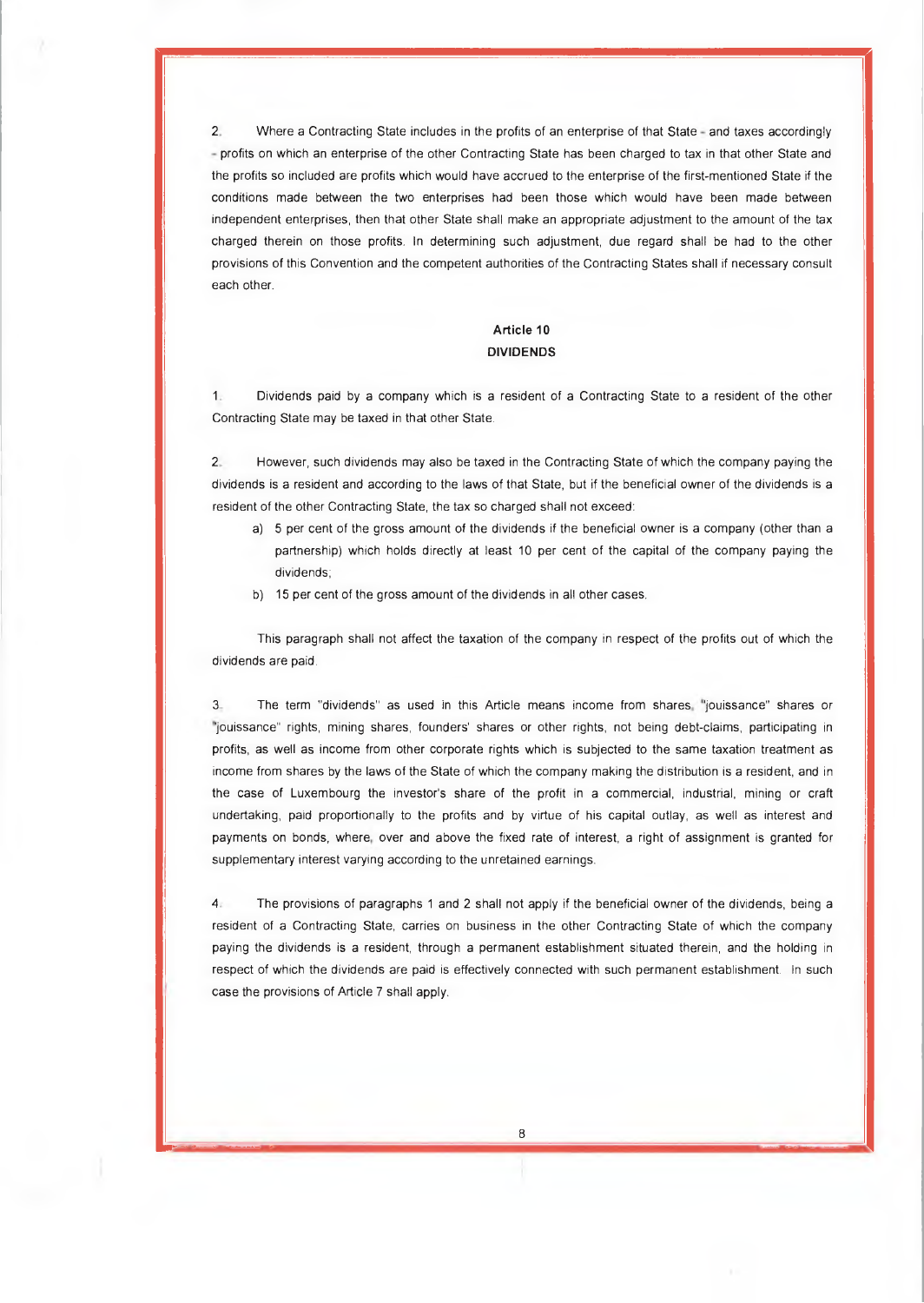5. Where a company which is a resident of a Contracting State derives profits or income from the other Contracting State, that other State may not impose any tax on the dividends paid by the company, except insofar as such dividends are paid to a resident of that other State or insofar as the holding in respect of which the dividends are paid is effectively connected with a permanent establishment situated in that other State, nor subject the companys undistributed profits to a tax on the company's undistributed profits, even if the dividends paid or the undistributed profits consist wholly or partly of profits or income arising in such other **State** 

#### **Article 11 INTEREST**

1. Interest arising in a Contracting State and paid to a resident of the other Contracting State may be taxed in that other State.

2. However, such interest may also be taxed in the Contracting State in which it arises and according to the laws of that State, but if the beneficial owner of the interest is a resident of the other Contracting State, the tax so charged shall not exceed 10 per cent of the gross amount of the interest.

3. Notwithstanding the provisions of paragraph 2, interest arising in a Contracting State and paid to a resident of the other Contracting State who is the beneficial owner of the interest shall be taxable only in that other State to the extent that such interest is paid:

- a) on a loan granted by a bank for at least three years for financing investment projects;
- b) to that other State or the central bank or a local authority thereof;
- c) by the State in which the interest arises or by a local authority or statutory body thereof;
- d) in respect of a loan, debt-claim or credit that is owed to, or made, provided, guaranteed or insured by, that other State or a local authority or an export financial agency thereof.

4. The term "interest" as used in this Article means income from debt-claims of every kind, whether or not secured by mortgage and whether or not carrying a right to participate in the debtor's profits, and in particular, income from government securities and income from bonds or debentures, including premiums and prizes attaching to such securities, bonds or debentures. However, the term "interest" shall not include income referred to in Article 10. Penalty charges for late payment shall not be regarded as interest for the purpose of this Article.

5. The provisions of paragraphs 1, 2 and 3 shall not apply if the beneficial owner of the interest, being a resident of a Contracting State, carries on business in the other Contracting State in which the interest arises, through a permanent establishment situated therein, and the debt-claim in respect of which the interest is paid is effectively connected with such permanent establishment. In such case the provisions of Article 7 shall apply.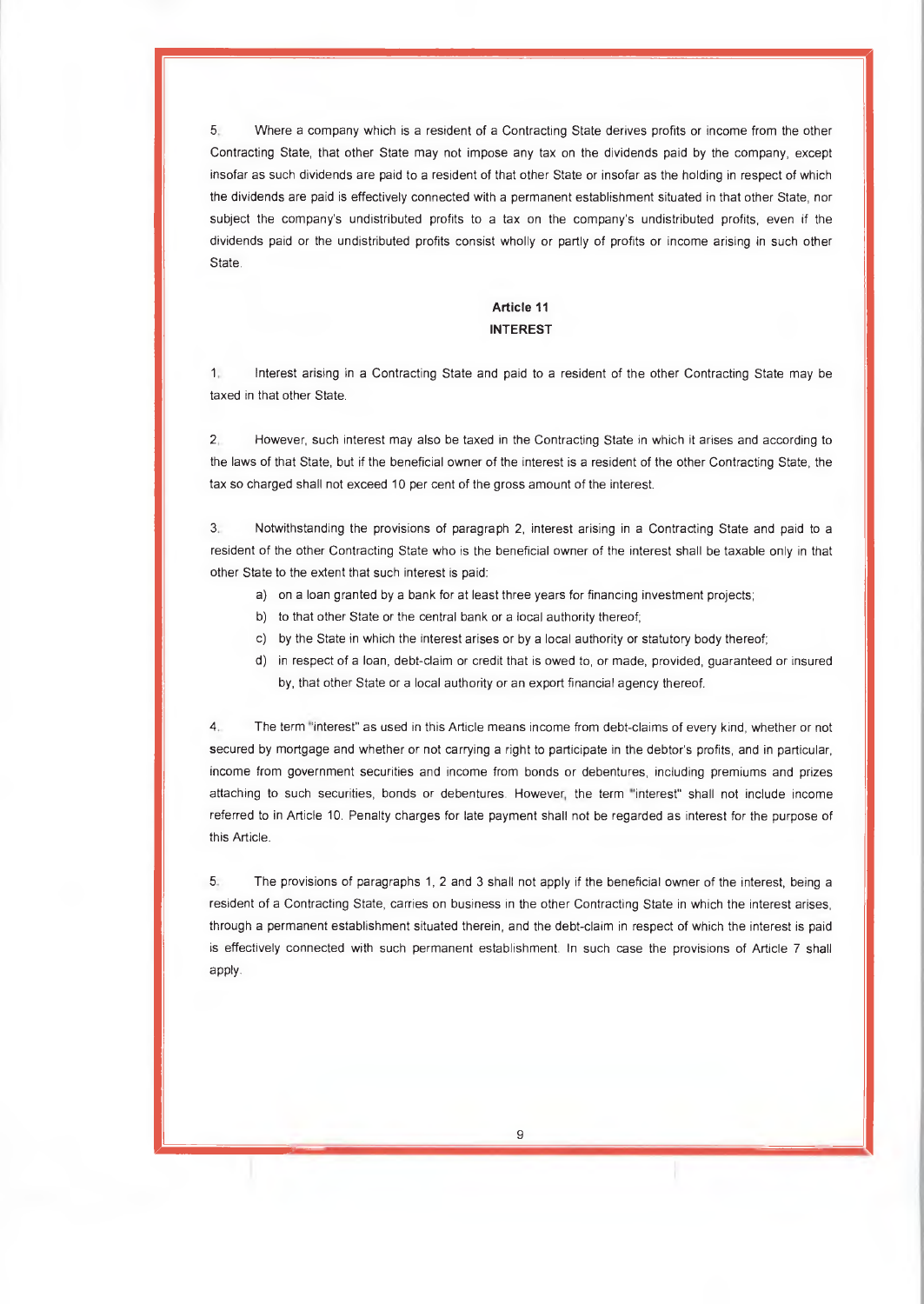6. Interest shall be deemed to arise in a Contracting State when the payer is a resident of that State. Where, however, the person paying the interest, whether he is a resident of a Contracting State or not, has in a Contracting State a permanent establishment in connection with which the indebtedness on which the interest is paid was incurred, and such interest is borne by such permanent establishment, then such interest shall be deemed to arise in the State in which the permanent establishment is situated.

7. Where, by reason of a special relationship between the payer and the beneficial owner or between both of them and some other person, the amount of the interest, having regard to the debt-claim for which it is paid, exceeds the amount which would have been agreed upon by the payer and the beneficial owner in the absence of such relationship, the provisions of this Article shall apply only to the last-mentioned amount. In such case, the excess part of the payments shall remain taxable according to the laws of each Contracting State, due regard being had to the other provisions of this Convention.

### **Article 12 ROYALTIES**

1. Royalties arising in a Contracting State and paid to a resident of the other Contracting State may be taxed in that other State.

2. However, such royalties may also be taxed in the Contracting State in which they arise and according to the laws of that State, but if the beneficial owner of the royalties is a resident of the other Contracting State, the tax so charged shall not exceed:

- a) 5 per cent of the gross amount of the royalties, in the case of payments of the kind referred to in subparagraph a) of paragraph 3;
- b) 10 per cent of the gross amount of the royalties, in the case of payments of the kind referred to in subparagraph b) of paragraph 3.

3. The term "royalties" as used in this Article means payments of any kind received as a consideration:

a) for the use of, or the right to use, industrial, commercial or scientific equipment or;

b) for the use of, or the right to use any copyright of literary, artistic or scientific work including cinematograph films, or films or tapes for television or radio broadcasting, any patent, trade mark, design or model, plan, secret formula or process, or for information concerning industrial, commercial or scientific experience.

**4.** The provisions of paragraphs 1 and 2 shall not apply if the beneficial owner of the royalties, being a resident of a Contracting State, carries on business in the other Contracting State in which the royalties arise through a permanent establishment situated therein, and the right or property in respect of which the royalties are paid is effectively connected with such permanent establishment. In such case the provisions of Article 7 shall apply.

5. Royalties shall be deemed to arise in a Contracting State when the payer is a resident of that State. Where, however, the person paying the royalties, whether a resident of a Contracting State or not, has in a Contracting State a permanent establishment in connection with which the obligation to pay the royalties was incurred, and such royalties are borne by such permanent establishment, then such royalties shall be deemed to arise in the State in which the permanent establishment is situated.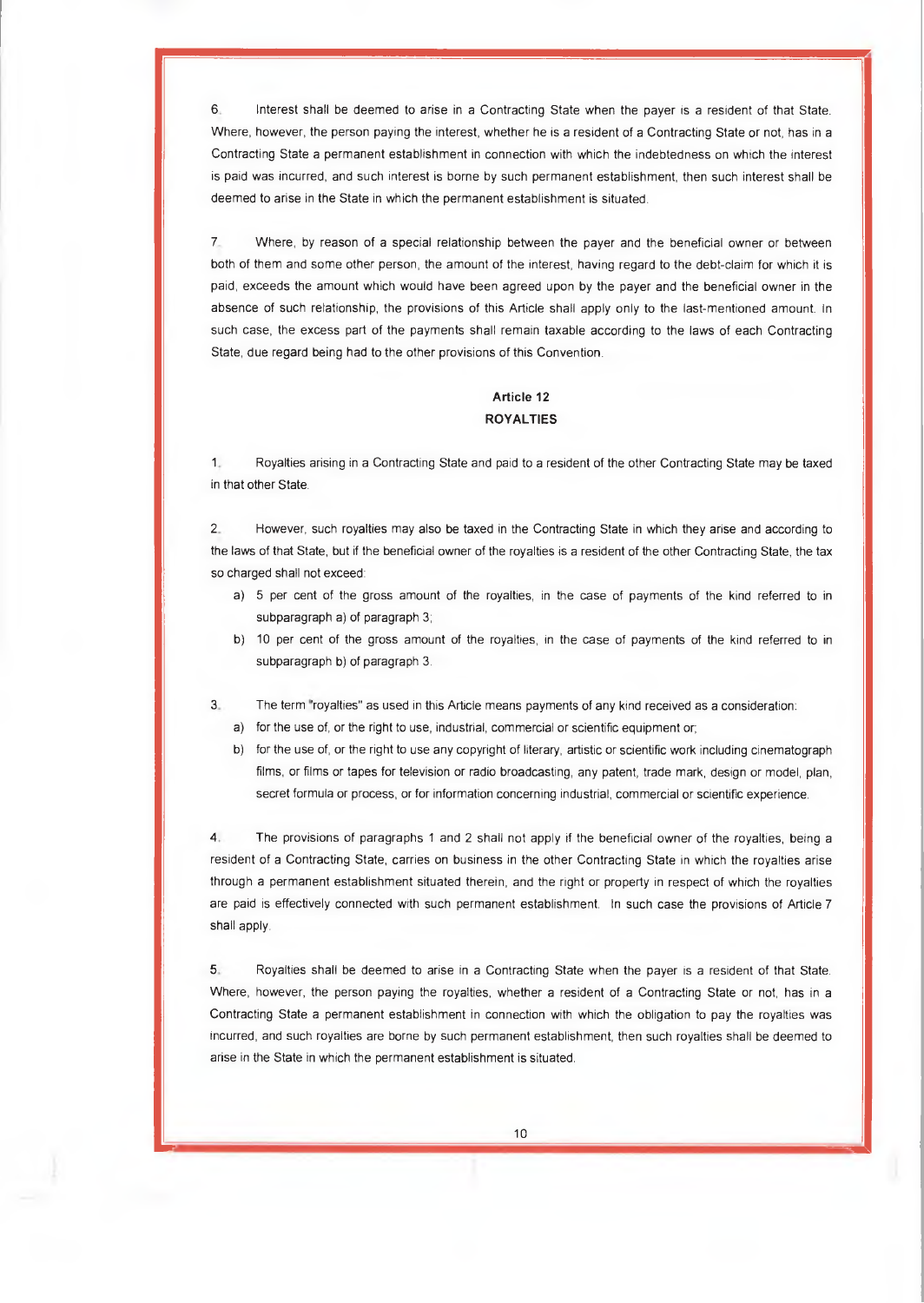6. Where, by reason of a special relationship between the payer and the beneficial owner or between both of them and some other person, the amount of the royalties, having regard to the use, right or information for which they are paid, exceeds the amount which would have been agreed upon by the payer and the beneficial owner in the absence of such relationship, the provisions of this Article shall apply only to the lastmentioned amount. In such case, the excess part of the payments shall remain taxable according to the laws of each Contracting State, due regard being had to the other provisions of this Convention.

#### **Article 13 CAPITAL GAINS**

1. Gains derived by a resident of a Contracting State from the alienation of immovable property referred to in Article 6 and situated in the other Contracting State may be taxed in that other State.

2. Gains from the alienation of movable property forming part of the business property of a permanent establishment which an enterprise of a Contracting State has in the other Contracting State, including such gains from the alienation of such a permanent establishment (alone or with the whole enterprise), may be taxed in that other State.

3. Gains from the alienation of ships or aircraft operated in international traffic, boats engaged in inland waterways transport or movable property pertaining to the operation of such ships, aircraft or boats, shall be taxable only in the Contracting State in which the place of effective management of the enterprise is situated.

4. Gains derived by a resident of a Contracting State from the alienation of shares deriving more than 50 per cent of their value directly or indirectly from immovable property situated in the other Contracting State may be taxed in that other State.

However, this paragraph shall not apply to gains derived from the alienation of shares of companies that are listed on an approved stock exchange of one of the States, to gains derived from the alienation of shares in the course of a merger or division or where the immovable property from which the shares derive their value is immovable property (such as a mine or a hotel) in which a business is carried on.

5. Gains from the alienation of any property, other than that referred to in paragraphs 1, 2, 3 and 4, shall be taxable only in the Contracting State of which the alienator is a resident.

#### **Article 14 INCOME FROM EMPLOYMENT**

1. Subject to the provisions of Articles 15, 17 and 18, salaries, wages and other similar remuneration derived by a resident of a Contracting State in respect of an employment shall be taxable only in that State unless the employment is exercised in the other Contracting State. If the employment is so exercised, such remuneration as is derived therefrom may be taxed in that other State.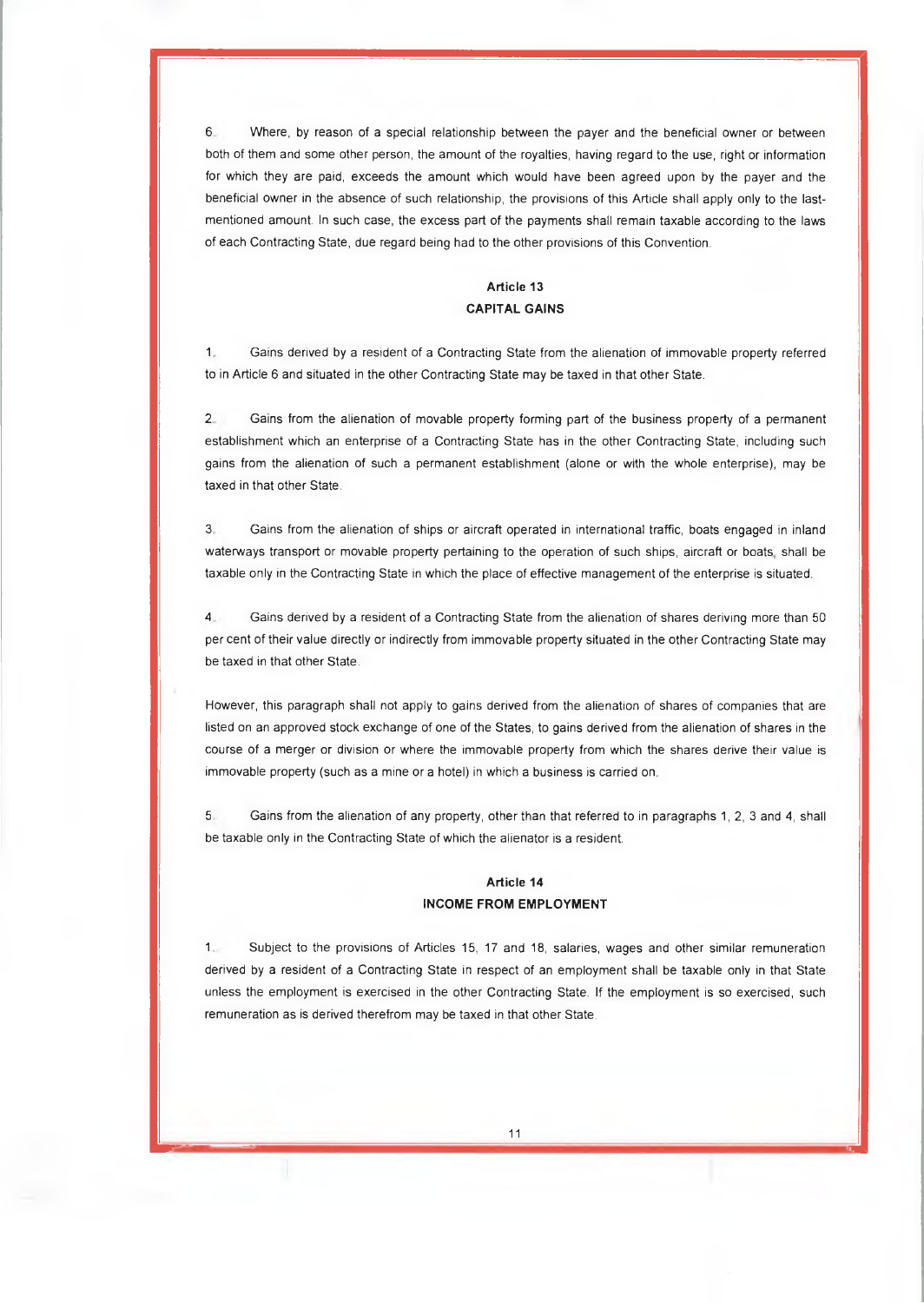2. Notwithstanding the provisions of paragraph 1, remuneration derived by a resident of a Contracting State in respect of an employment exercised in the other Contracting State shall be taxable only in the firstmentioned State if:

- a) the recipient is present in the other State for a period or periods not exceeding in the aggregate 183 days in any twelve month period commencing or ending in the calendar year concerned, and
- b) the remuneration is paid by, or on behalf of, an employer who is not a resident of the other State, and
- c) the remuneration is not borne by a permanent establishment which the employer has in the other **State**

3. Notwithstanding the preceding provisions of this Article, remuneration derived in respect of an employment exercised aboard a ship or aircraft operated in international traffic, or aboard a boat engaged in inland waterways transport, may be taxed in the Contracting State in which the place of effective management of the enterprise is situated.

#### **Article 15 DIRECTORS FEES**

Directors' fees and other similar payments derived by a resident of a Contracting State in his capacity as a member of the board of directors of a company which is a resident of the other Contracting State may be taxed in that other State.

#### **Article 16 ARTISTES AND SPORTSPERSONS**

1. Notwithstanding the provisions of Articles 7 and 14, income derived by a resident of a Contracting State as an entertainer, such as a theatre, motion picture, radio or television artiste, or a musician, or as a sportsperson, from his personal activities as such exercised in the other Contracting State, may be taxed in that other State.

2. Where income in respect of personal activities exercised by an entertainer or a sportsperson in his capacity as such accrues not to the entertainer or sportsperson himself but to another person, that income may, notwithstanding the provisions of Articles 7 and 14, be taxed in the Contracting State in which the activities of the entertainer or sportsperson are exercised

#### **Article 17 PENSIONS**

1 Subject to the provisions of paragraph 2 of Article 18, pensions and other similar remuneration paid to a resident of a Contracting State in consideration of past employment shall be taxable only in that State.

2. Notwithstanding the provisions of paragraph 1, pensions and other payments made under the social security legislation of a Contracting State shall be taxable only in that State.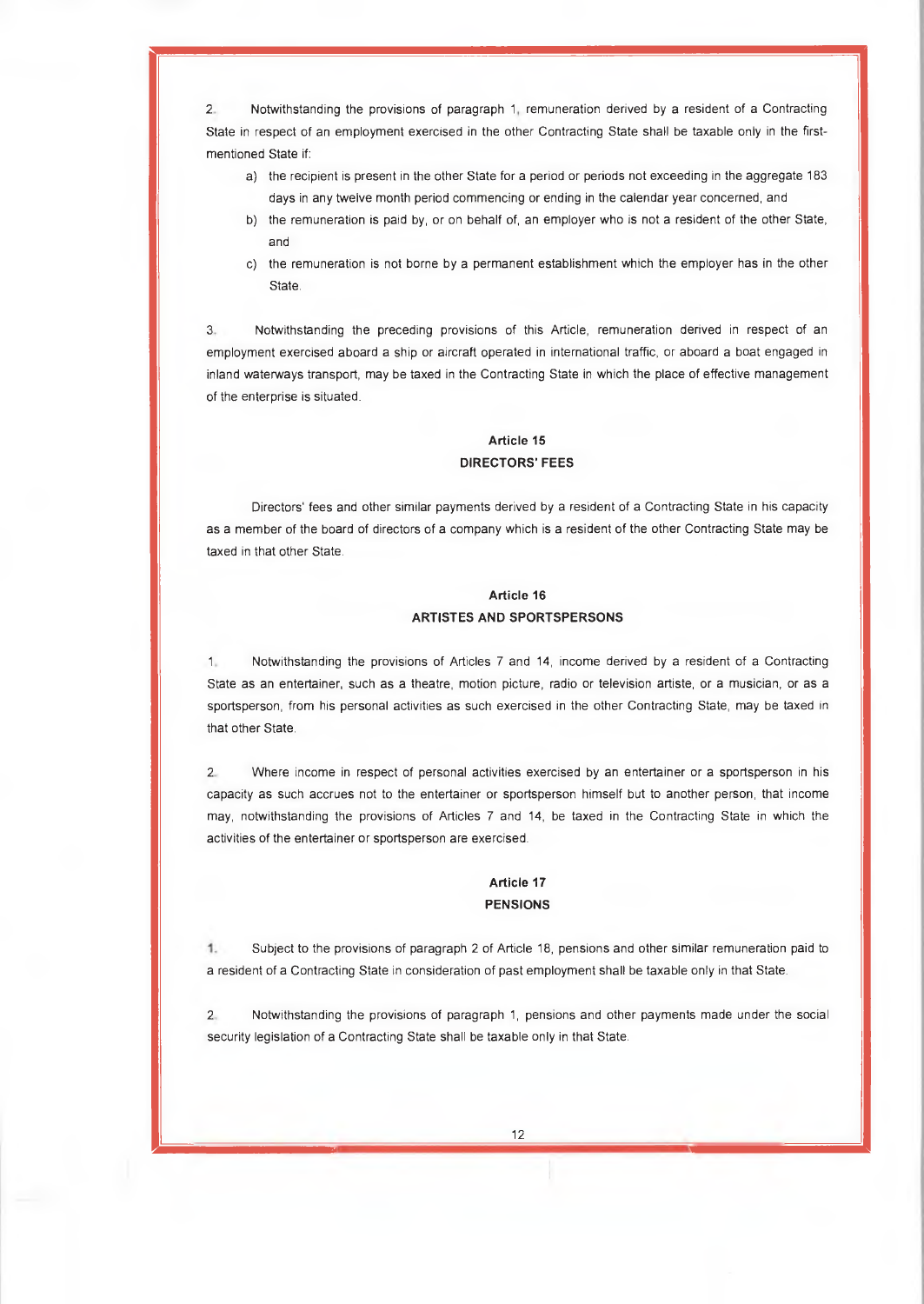3. Notwithstanding the provisions of paragraph 1, pensions and other similar remuneration (including lump-sum payments) arising in a Contracting State and paid to a resident of the other Contracting State shall be taxable only in the first-mentioned State, provided that such payments derive from contributions paid to or from provisions made under a pension scheme by the recipient or on his behalf and that these contributions, provisions or the pensions or other similar remuneration have been subjected to tax in the first-mentioned State under the ordinary rules of its tax laws.

#### **Article 18 GOVERNMENT SERVICE**

- 1. a) Salaries, wages and other similar remuneration, paid by a Contracting State or a local authority thereof to an individual in respect of services rendered to that State or authority shall be taxable only in that State.
	- b) However, such salaries, wages and other similar remuneration shall be taxable only in the other Contracting State if the services are rendered in that State and the individual is a resident of that State who:
		- (i) is a national of that State; or
		- (ii) did not become a resident of that State solely for the purpose of rendering the services.
- 2. a) Notwithstanding the provisions of paragraph 1, pensions and other similar remuneration paid by, or out of funds created by, a Contracting State or a local authority thereof to an individual in respect of services rendered to that State or authority shall be taxable only in that State.
	- b) However, such pensions and other similar remuneration shall be taxable only in the other Contracting State if the individual is a resident of, and a national of, that State.

3. The provisions of Articles 14, 15, 16 and 17 shall apply to salaries, wages, pensions, and other similar remuneration in respect of services rendered in connection with a business carried on by a Contracting State or a local authority thereof.

### **Article 19 STUDENTS**

Payments which a student or business apprentice who is or was immediately before visiting a Contracting State a resident of the other Contracting State and who is present in the first-mentioned State solely for the purpose of his education or training receives for the purpose of his maintenance, education or training shall not be taxed in that State, provided that such payments arise from sources outside that State.

#### **Article 20 OTHER INCOME**

1. Items of income of a resident of a Contracting State, wherever arising, not dealt with in the foregoing Articles of this Convention shall be taxable only in that State.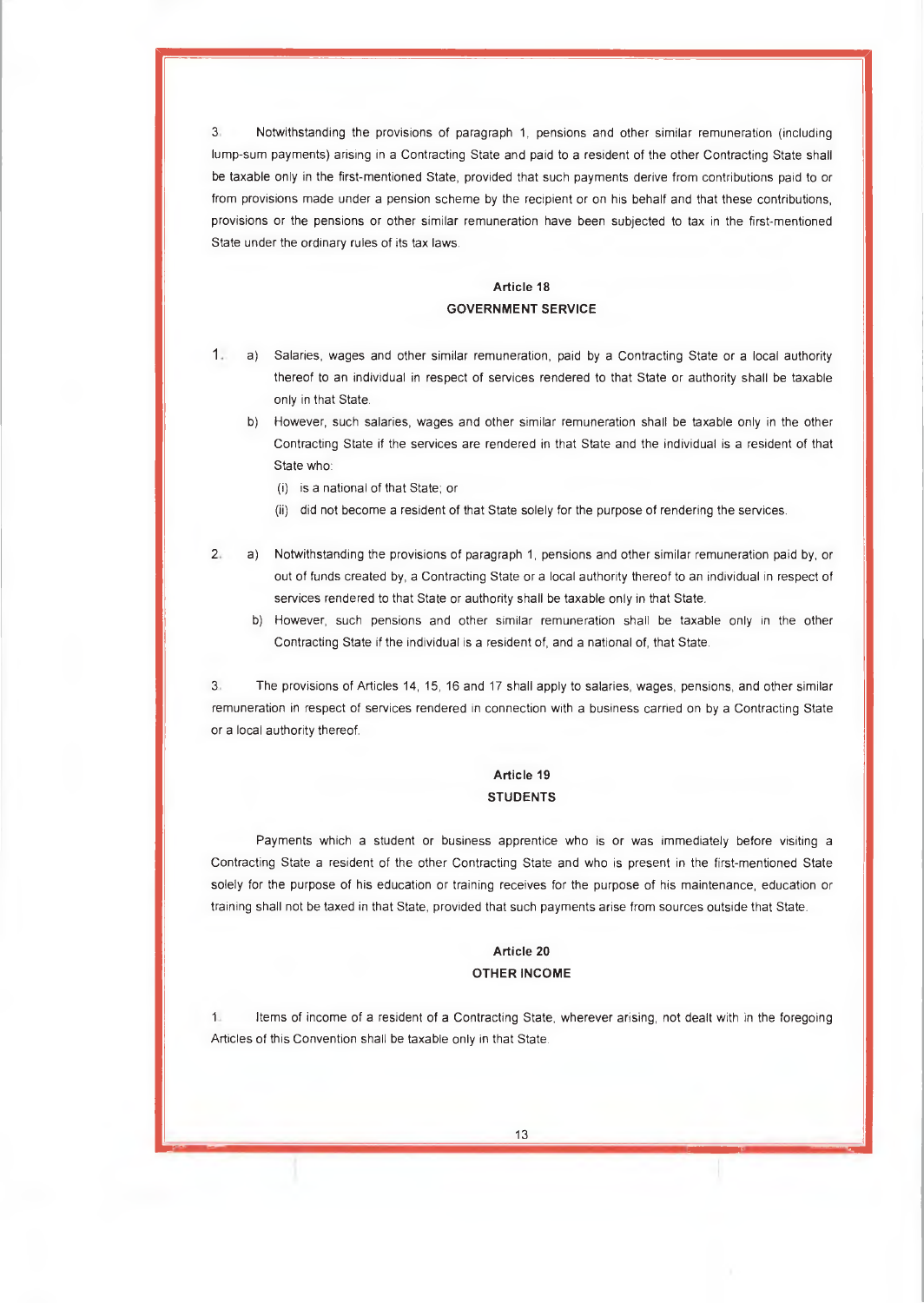2. The provisions of paragraph 1 shall not apply to income, other than income from immovable property as defined in paragraph 2 of Article 6, if the recipient of such income, being a resident of a Contracting State, carries on business in the other Contracting State through a permanent establishment situated therein, and the right or property in respect of which the income is paid is effectively connected with such permanent establishment. In such case the provisions of Article 7 shall apply.

## **CHAPTER IV TAXATION OF CAPITAL Article 21 CAPITAL**

1. Capital represented by immovable property referred to in Article 6, owned by a resident of a Contracting State and situated in the other Contracting State, may be taxed in that other State.

2. Capital represented by movable property forming part of the business property of a permanent establishment which an enterprise of a Contracting State has in the other Contracting State may be taxed in that other State.

3. Capital represented by ships and aircraft operated in international traffic and by boats engaged in inland waterways transport, and by movable property pertaining to the operation of such ships, aircraft and boats, shall be taxable only in the Contracting State in which the place of effective management of the enterprise is situated.

 $\overline{4}$ All other elements of capital of a resident of a Contracting State shall be taxable only in that State.

## **CHAPTER V METHODS FOR ELIMINATION OF DOUBLE TAXATION Article 22 ELIMINATION OF DOUBLE TAXATION**

- Subject to the provisions of the law of Luxembourg regarding the elimination of double taxation which  $1<sub>+</sub>$ shall not affect the general principle hereof, double taxation shall be eliminated as follows:
	- a) Where a resident of Luxembourg derives income or owns capital which, in accordance with the provisions of this Convention, may be taxed in Uruguay, Luxembourg shall, subject to the provisions of subparagraphs b) and c), exempt such income or capital from tax, but may, in order to calculate the amount of tax on the remaining income or capital of the resident, apply the same rates of tax as if the income or capital had not been exempted.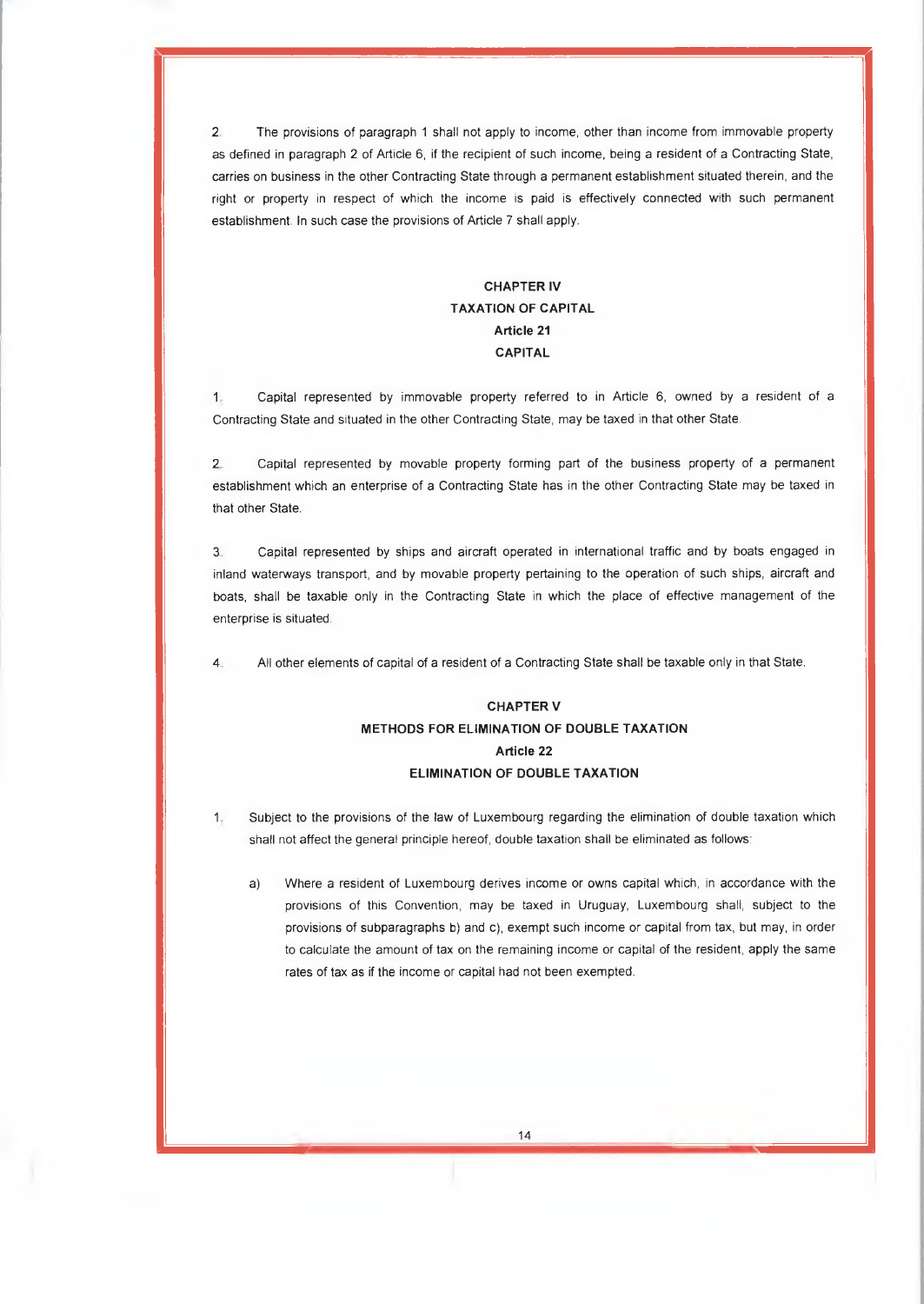- b) Where a resident of Luxembourg derives income which, in accordance with the provisions of Articles 10, 11, 12, paragraph 4 of Article 13 and Article 16 may be taxed in Uruguay, Luxembourg shall allow as a deduction from the income tax on individuals or from the corporation tax of that resident an amount equal to the tax paid in Uruguay. Such deduction shall not, however, exceed that part of the tax, as computed before the deduction is given, which is attributable to such items of income derived from Uruguay.
- c) The provisions of subparagraph a) shall not apply to income derived or capital owned by a resident of Luxembourg where Uruguay applies the provisions of this Convention to exempt such income or capital from tax or applies the provisions of paragraph 2 of Articles 10, 11 or 12 to such income.
- 2. Subject to the provisions of the law of Uruguay regarding the elimination of double taxation which shall not affect the general principle hereof, double taxation shall be eliminated as follows:
	- a) Residents in Uruguay, deriving income which has, in accordance with Luxembourg law and under the provisions of this Convention, been subject to taxation in Luxembourg, may credit the tax so paid against any Uruguayan tax payable in respect of the same income. The same shall also apply in respect of capital which has, in accordance with Luxembourg law and under the provisions of this Convention, been subject to taxation in Luxembourg; the capital tax so paid may be credited against any Uruguayan tax payable in respect of the same capital. Such deduction shall not, however, exceed that part of the Uruguayan tax on income or capital, as computed before the deduction is given.
	- b) Where, in accordance with any provision of the Convention, income derived or capital owned by a resident of Uruguay is exempt from tax in Uruguay, Uruguay may nevertheless, in calculating the amount of tax on the remaining income or capital of such resident, take into account the exempted income or capital.

## **CHAPTER VI SPECIAL PROVISIONS Article 23 NON-DISCRIMINATION**

1. Nationals of a Contracting State shall not be subjected in the other Contracting State to any taxation or any requirement connected therewith, which is other or more burdensome than the taxation and connected requirements to which nationals of that other State in the same circumstances, in particular with respect to residence, are or may be subjected. This provision shall, notwithstanding the provisions of Article 1, also apply to persons who are not residents of one or both of the Contracting States.

2. The taxation on a permanent establishment which an enterprise of a Contracting State has in the other Contracting State shall not be less favourably levied in that other State than the taxation levied on enterprises of that other State carrying on the same activities. This provision shall not be construed as obliging a Contracting State to grant to residents of the other Contracting State any personal allowances, reliefs and reductions for taxation purposes on account of civil status or family responsibilities which it grants to its own residents.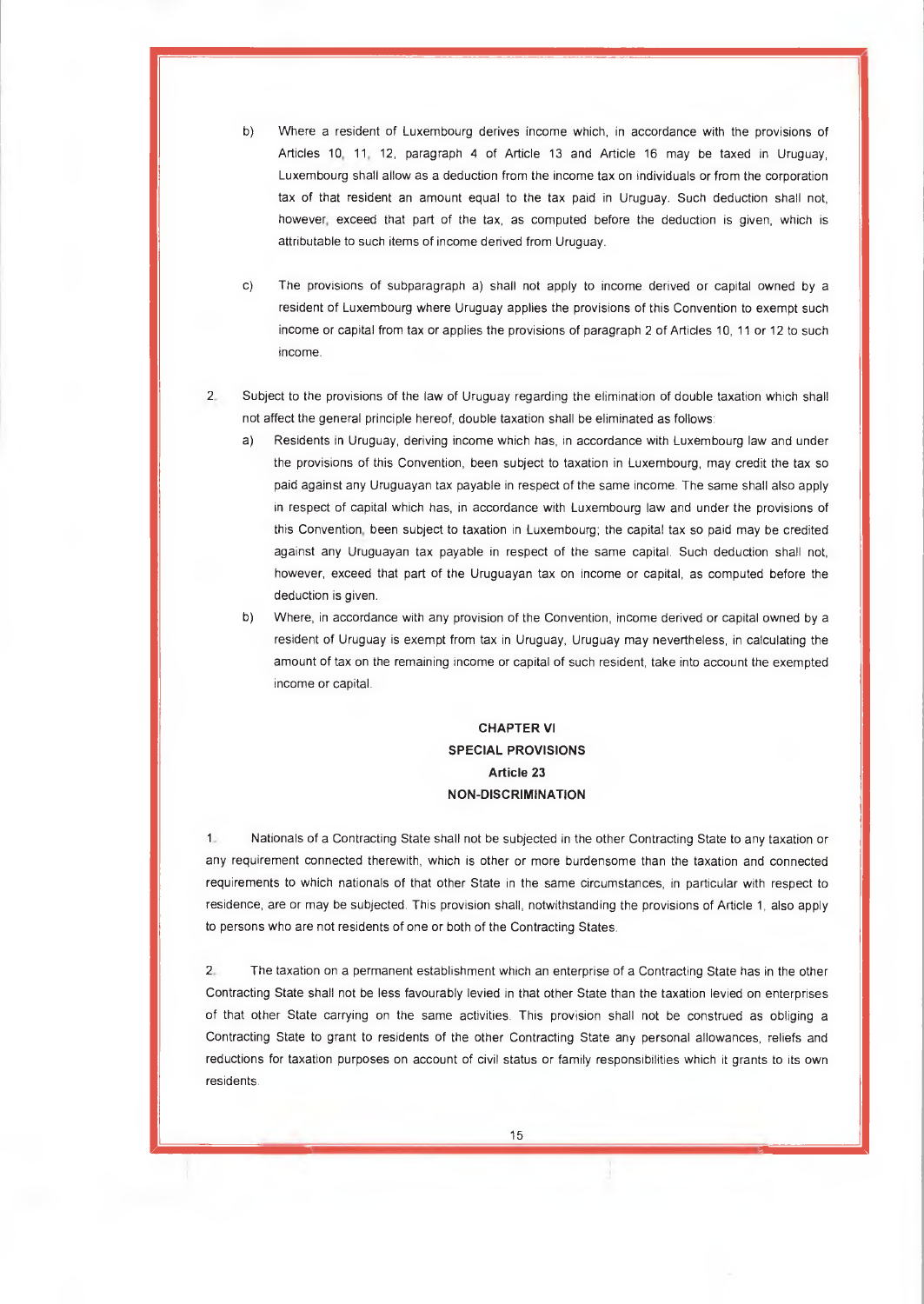3. Except where the provisions of paragraph 1 of Article 9, paragraph 7 of Article 11, or paragraph 6 of Article 12, apply, interest, royalties and other disbursements paid by an enterprise of a Contracting State to a resident of the other Contracting State shall, for the purpose of determining the taxable profits of such enterprise, be deductible under the same conditions as if they had been paid to a resident of the firstmentioned State. Similarly, any debts of an enterprise of a Contracting State to a resident of the other Contracting State shall, for the purpose of determining the taxable capital of such enterprise, be deductible under the same conditions as if they had been contracted to a resident of the first-mentioned State.

4. Enterprises of a Contracting State, the capital of which is wholly or partly owned or controlled, directly or indirectly, by one or more residents of the other Contracting State, shall not be subjected in the firstmentioned State to any taxation or any requirement connected therewith which is other or more burdensome than the taxation and connected requirements to which other similar enterprises of the first-mentioned State are or may be subjected.

5. The provisions of this Article shall, notwithstanding the provisions of Article 2, apply to taxes of every kind and description.

#### **Article 24 MUTUAL AGREEMENT PROCEDURE**

1. Where a person considers that the actions of one or both of the Contracting States result or will result for him in taxation not in accordance with the provisions of this Convention, he may, irrespective of the remedies provided by the domestic law of those States, present his case to the competent authority of the Contracting State of which he is a resident or, if his case comes under paragraph 1 of Article 23, to that of the Contracting State of which he is a national. The case must be presented within three years from the first notification of the action resulting in taxation not in accordance with the provisions of the Convention.

2. The competent authority shall endeavour, if the objection appears to it to be justified and if it is not itself able to arrive at a satisfactory solution, to resolve the case by mutual agreement with the competent authority of the other Contracting State, with a view to the avoidance of taxation which is not in accordance with the Convention. Any agreement reached shall be implemented notwithstanding any time limits in the domestic law of the Contracting States.

3. The competent authorities of the Contracting States shall endeavour to resolve by mutual agreement any difficulties or doubts arising as to the interpretation or application of the Convention. They may also consult together for the elimination of double taxation in cases not provided for in the Convention.

4. The competent authorities of the Contracting States may communicate with each other directly, including through a joint commission consisting of themselves or their representatives, for the purpose of reaching an agreement in the sense of the preceding paragraphs.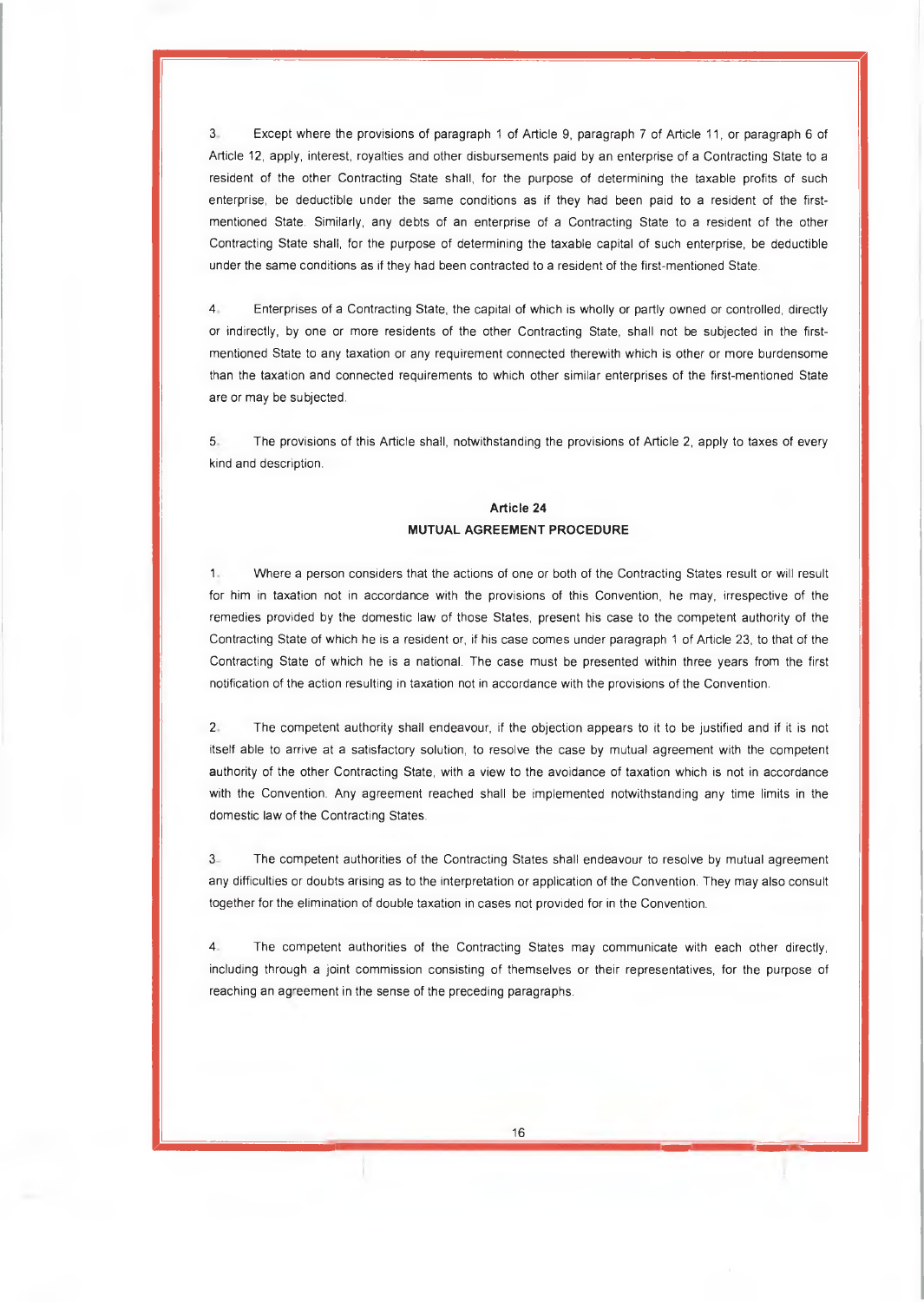- 5. Where,
	- a) under paragraph 1, a person has presented a case to the competent authority of a Contracting State on the basis that the actions of one or both of the Contracting States have resulted for that person in taxation not in accordance with the provisions of this Convention, and
	- b) the competent authorities are unable to reach an agreement to resolve that case pursuant to paragraph 2 within two years from the presentation of the case to the competent authority of the other Contracting State,

any unresolved issues arising from the case shall be submitted to arbitration if the person so requests within two years from the first day from which arbitration may be requested. These unresolved issues shall not, however, be submitted to arbitration if a decision on these issues has already been rendered by a court or administrative tribunal of either Contracting State. Unless a person directly affected by the case informs the competent authority of a Contracting State, within three months from the communication of the mutual agreement that implements the arbitration decision, that he does not accept the mutual agreement, the arbitration decision shall be binding and shall be implemented notwithstanding any time limits in the domestic laws of both Contracting States. The competent authorities of the Contracting States shall by mutual agreement settle the mode of application of this paragraph.

#### **Article 25 EXCHANGE OF INFORMATION**

1. The competent authorities of the Contracting States shall exchange such information as is foreseeably relevant for carrying out the provisions of this Convention or to the administration or enforcement of the domestic laws concerning taxes of every kind and description imposed on behalf of the Contracting States or of their local authorities, insofar as the taxation thereunder is not contrary to the Convention. The exchange of information is not restricted by Articles 1 and 2.

2. Any information received under paragraph 1 by a Contracting State shall be treated as secret in the same manner as information obtained under the domestic laws of that State and shall be disclosed only to persons or authorities (including courts and administrative bodies) concerned with the assessment or collection of, the enforcement or prosecution in respect of, the determination of appeals in relation to the taxes referred to in paragraph 1, or the oversight of the above. Such persons or authorities shall use the information only for such purposes. They may disclose the information in public court proceedings or in judicial decisions.

3. In no case shall the provisions of paragraphs 1 and 2 be construed so as to impose on a Contracting State the obligation:

- a) to carry out administrative measures at variance with the laws and administrative practice of that or of the other Contracting State;
- b) to supply information which is not obtainable under the laws or in the normal course of the administration of that or of the other Contracting State;
- c) to supply information which would disclose any trade, business, industrial, commercial or professional secret or trade process, or information the disclosure of which would be contrary to public policy (ordre public).

AMIRA 1W-NIMMINF-1W-NIMMININ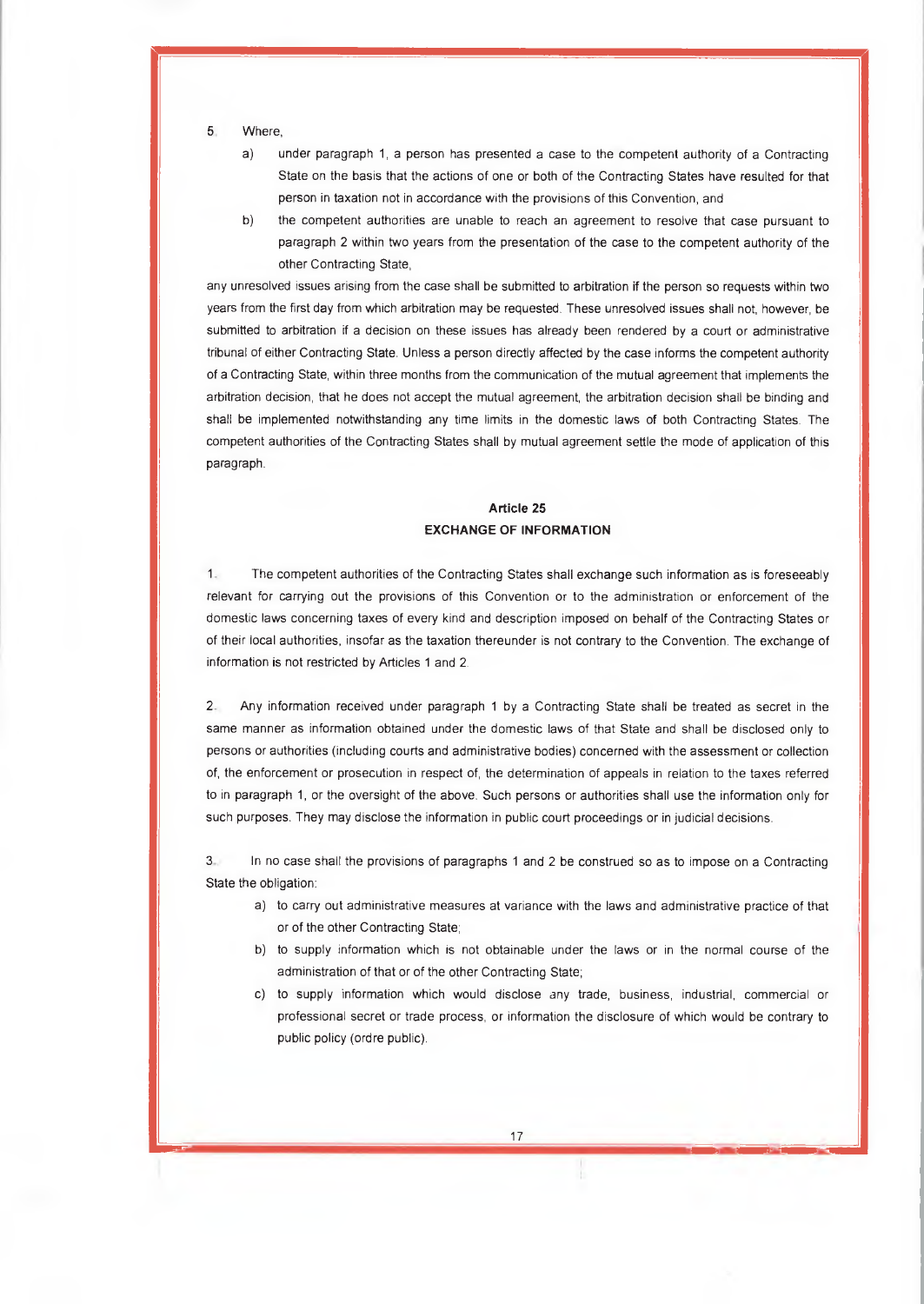4. If information is requested by a Contracting State in accordance with this Article, the other Contracting State shall use its information gathering measures to obtain the requested information, even though that other State may not need such information for its own tax purposes. The obligation contained in the preceding sentence is subject to the limitations of paragraph 3 but in no case shall such limitations be construed to permit a Contracting State to decline to supply information solely because it has no domestic interest in such information

5. In no case shall the provisions of paragraph 3 be construed to permit a Contracting State to decline to supply information upon request solely because the information is held by a bank, other financial institution, nominee or person acting in an agency or a fiduciary capacity or because it relates to ownership interests in a person.

#### **Article 26**

#### **MEMBERS OF DIPLOMATIC MISSIONS AND CONSULAR POSTS**

Nothing in this Convention shall affect the fiscal privileges of members of diplomatic missions or consular posts under the general rules of international law or under the provisions of special agreements.

## **CHAPTER VII FINAL PROVISIONS Article 27 ENTRY INTO FORCE**

1. The Contracting States shall notify each other in writing, through diplomatic channels, that the procedures required by its law for the entry into force of this Convention have been satisfied.

2. The Convention shall enter into force on the fifteenth day after the date of the later of the notifications referred to in paragraph 1 and its provisions shall have effect:

- a) in respect of taxes due at source, for amounts credited or paid on or after the first day of January of the first calendar year following that in which this Convention enters into force; and
- b) in respect of other taxes and other matters, for the taxable periods beginning on or after the first day of January of the first calendar year next following that in which this Convention enters into force.

#### **Article 28 TERMINATION**

1. This Convention shall remain in force until terminated by a Contracting State. Either Contracting State may terminate the Convention, through diplomatic channels, by giving notice of termination at least six months before the end of any calendar year beginning after the expiration of a period of five years from the date of its entry into force.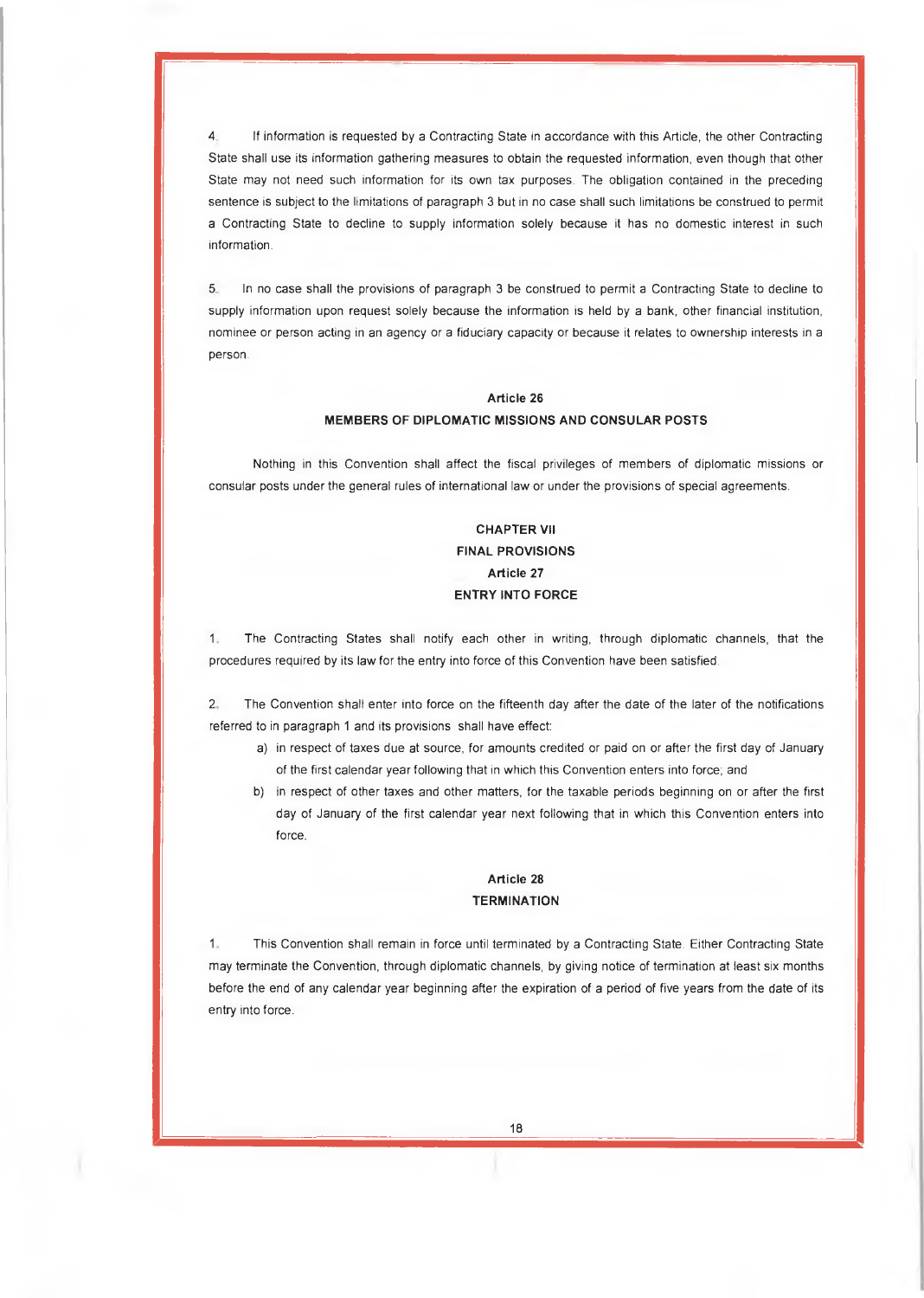2. The Convention shall cease to have effect:

- a) in respect of taxes due at source, for amounts credited or paid on or after the first day of January of the first calendar year following that in which the notice is given; and
- b) in respect of other taxes and other matters, for the taxable periods beginning on or after the first day of January of the first calendar year next following that in which the notice is given.

**IN WITNESS WHEREOF** the undersigned, duly authorized thereto, have signed this Convention.

Done in duplicate at *BAUSSELS* this 10<sup>%</sup> *HAACH* 2015<sub>in</sub> the French, Spanish and English

languages, all texts being equally authentic. In case of any divergence of interpretation, the English text shall prevail.

racyp

For the Government of the **For the Government of the** Grand Duchy of Luxembourg **Communist Communist Communist Communist Communist Communist Communist Communist Communist Communist Communist Communist Communist Communist Communist Communist Communist Communist Communist Commu**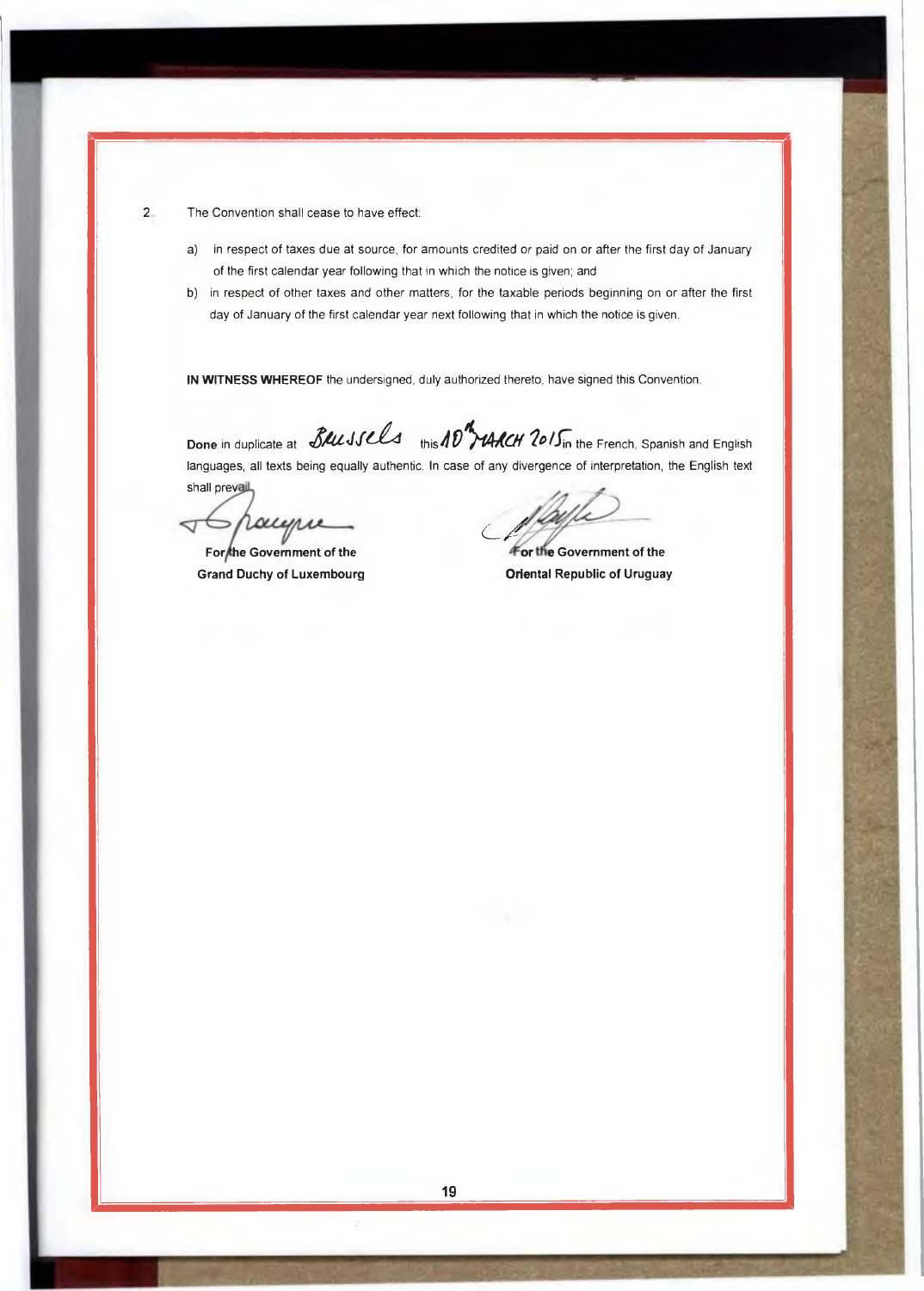#### **PROTOCOL**

At the moment of signing the Convention between the Grand Duchy of Luxembourg and the Oriental Republic of Uruguay for the avoidance of double taxation and the prevention of fiscal evasion with respect to taxes on income and on capital, the undersigned have agreed upon the following provisions which shall form an integral part of the Convention.

- 1. Ad Article 4, paragraph 1:
	- a) A collective investment vehicle which is established in a Contracting State shall be considered to be a resident of that Contracting State. A collective investment vehicle means a vehicle or arrangement that is recognised under the legislation of a Contracting State regulating funds.
	- b) The entities included in Article 7 of Title 7 Texto Ordenado 1996 under the law of Uruguay shall be considered to be a resident of Uruguay.
- Ad Article 13, paragraph 4:
	- The terms "merger" and "division" shall have the meaning that these terms have:
	- a) in the case of Luxembourg, in Council Directive 90/434/EEC of 23 July 1990 on the common system of taxation applicable to mergers, divisions, transfers of assets and exchanges of shares concerning companies of different member States;
	- b) in the case of Uruguay, in Law 16.060 of 4 September 1989.
- 3 Ad Article 25
	- a) It is understood that the competent authority of the requested State shall provide upon request by the competent authority of the requesting State information for the purposes referred to in Article 25.
	- b) The competent authority of the requesting State shall provide the following information to the competent authority of the requested State when making a request for information under the Convention to demonstrate the foreseeable relevance of the information to the request:
		- (i) the identity of the person under examination or investigation;
		- (ii) a statement of the information sought including its nature and the form in which the requesting State wishes to receive the information from the requested State;
		- (iii) the tax purpose for which the information is sought;
		- (iv) grounds for believing that the information requested is held in the requested State or is in the possession or control of a person within the jurisdiction of the requested State;
		- (v) to the extent known, the name and address of any person believed to be in possession of the requested information;
		- (vi) a statement that the requesting State has pursued all means available in its own territory to obtain the information, except those that would give rise to disproportionate difficulties;
		- (vii) the period of time for which the information is requested.